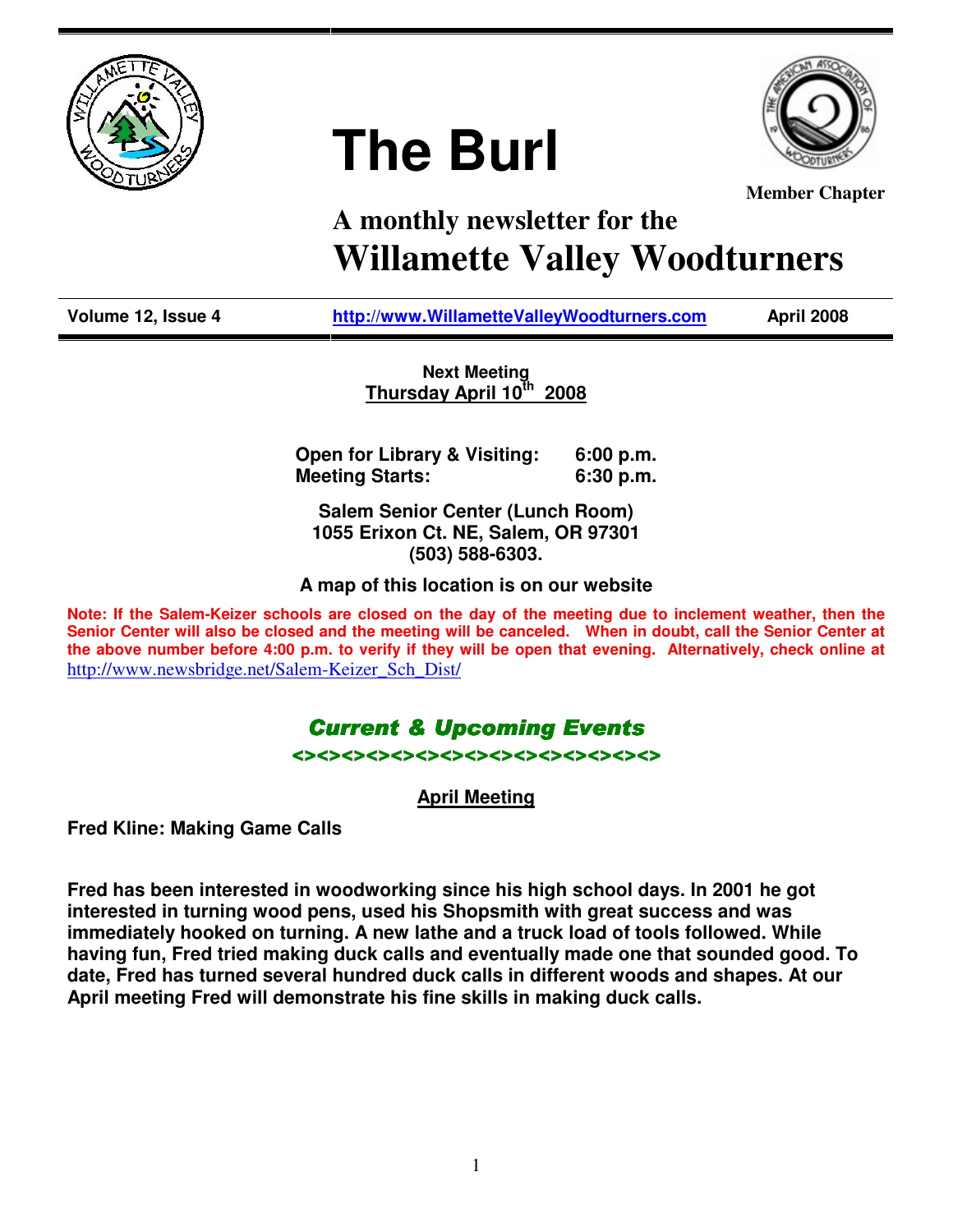# **Upcoming Meetings**

<><><><><><><><><><><><><><><>

#### **May**

 **Jack Knight: Cutting the Grain** 

#### **June**

**Nick Stagg: Catches, how they happen and how to try and avoid them.** 

## **Sawdust Session News**

<><><><><><><><><><><><><><><>

**There is no Sawdust Session set for April.** 

# **Wounded Warrior Canes**

#### <><><><><><><><><><><><><><><> <><><><><><><><><><><><><><><>

**All of the canes have been turned in, there were about 25 canes in all, and they were delivered on March 27th. Rick Harris has about 15 more blanks that he will be bringing to the April meeting for people to turn.** 

# Club News & Benefits

<><><><><><><><><><><><><><><>

 **A BIG THANK YOU to Pete Peterson, Dick Powell, Bill Hill, Walt Thies, Myron Yancey, & Nick Stagg for their help at North Salem High School on Mar 21.** 

**Again it was a big success with their help but we need more turners to help out; with the popularity of this class growing we are in great need of our members help.** 

**The next dates for the North Salem High School turning program are April 4 and May 16, with the possibility of May 23 for an outdoor carnival. If you have a couple of hours to spare to help our future turners and club members please either e-mail Rick Harris at dragon726@aol.com or call at (503) 910-4059.** 

**Jerry Pollari has a Jet bandsaw for sale. It is an 18 inch jet with mobile base and he is asking \$600. Contact him at (541) 754-8178 or pollari@q.com**.

**Don Fisher is looking for a larger lathe than the Jet mini-lathe he currently uses. If anyone has for sale a standard size lathe from any of the major manufacturers, he would be interested in hearing about it. He is interested in spending \$750-\$1500. Don lives in North**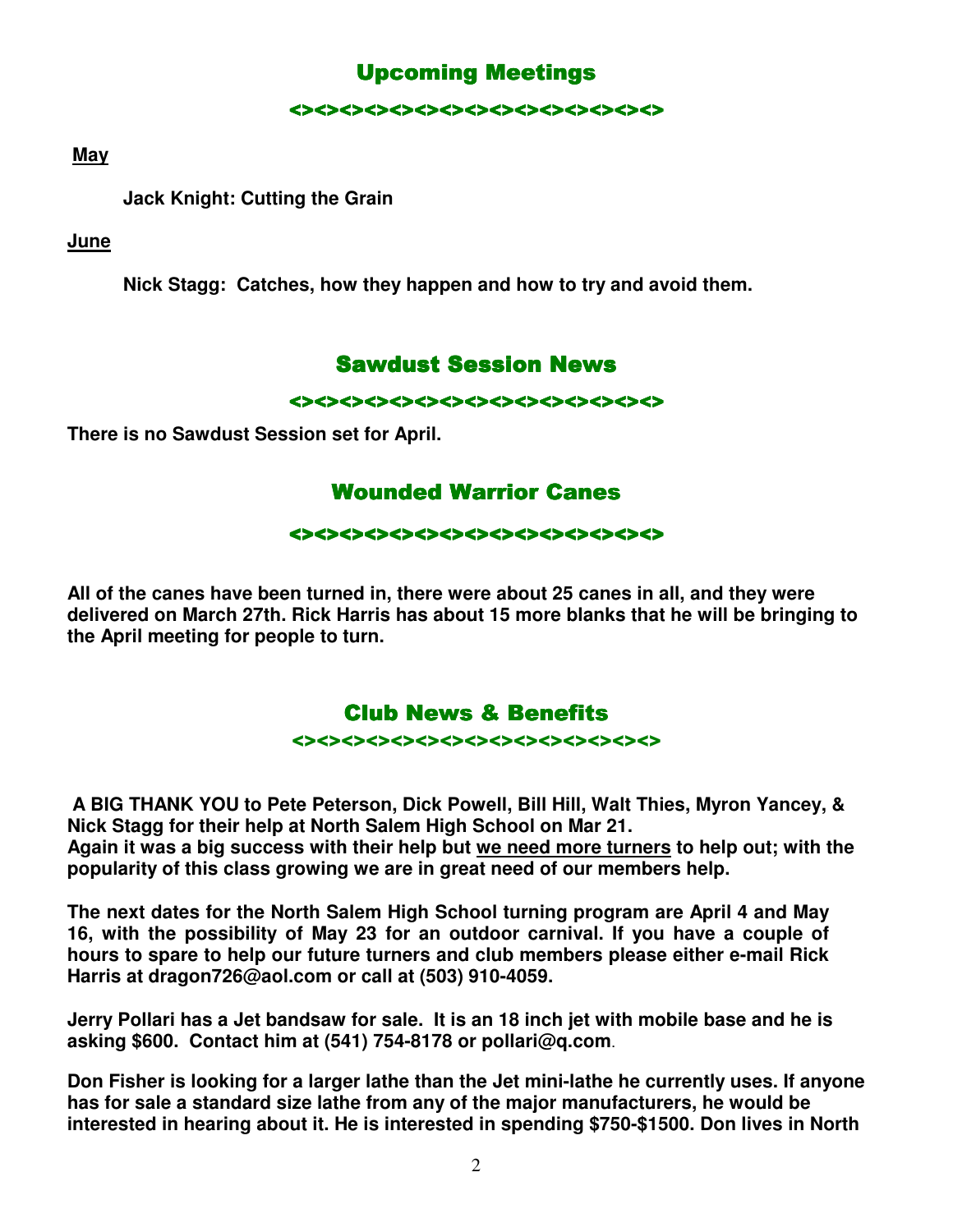**Bend, you can leave him a message at 541-756-8970, or contact him at his cell phone number 541-404-2861.** 

**More Woodturning magazine has moved its web site and gotten a new e-mail address. Web site is: www.morewoodturning.net and E-mail is: fred@morewoodturning.net.** 

# **Member of the Month**

<><><><><><><><><><><><><><><>

**We had two new Members of the Month, Christina Torgerson and Don Ditto. Please see the Secretary's Shavings in this issue to see why they were selected.** 





#### New Members

#### <><><><><><><><><><><><><><><> <><><><><><><><><><><><><><><> ><><><><><><><><><><><><>

**We have two new members. The first is Clayton Stearns, he lives in Salem with his wife Patricia. He has been turning only a few years but he does have a Jet and is considering purchase of another one. He can be contacted at hcstearnsdmd@aol.com. The other member is Dan Clough, he and his wife Denise live in Salem. He has been turning for 3 years and likes to turn bowls and platers. His E-mail address is cloughdd@pacifier.com** 

# Mentors Available

#### <><><><><><><><><><><><><><><> <><><><><><><><><><><><><><><>

**Whether you are a new turner or have been turning for a long time, there is always something new to learn. If you need help on any skill, please call one of our volunteer mentors. This service is always free to our members:** 

| Jim Coon (pens)    | $(503) 566 - 6528$ |
|--------------------|--------------------|
| <b>Don Ditto</b>   | $(503) 566 - 8185$ |
| <b>Reed Gray</b>   | (541) 463-9634     |
| J. J. Jones        | (541) 745-3802     |
| <b>Jack Knight</b> | (541) 327-2647     |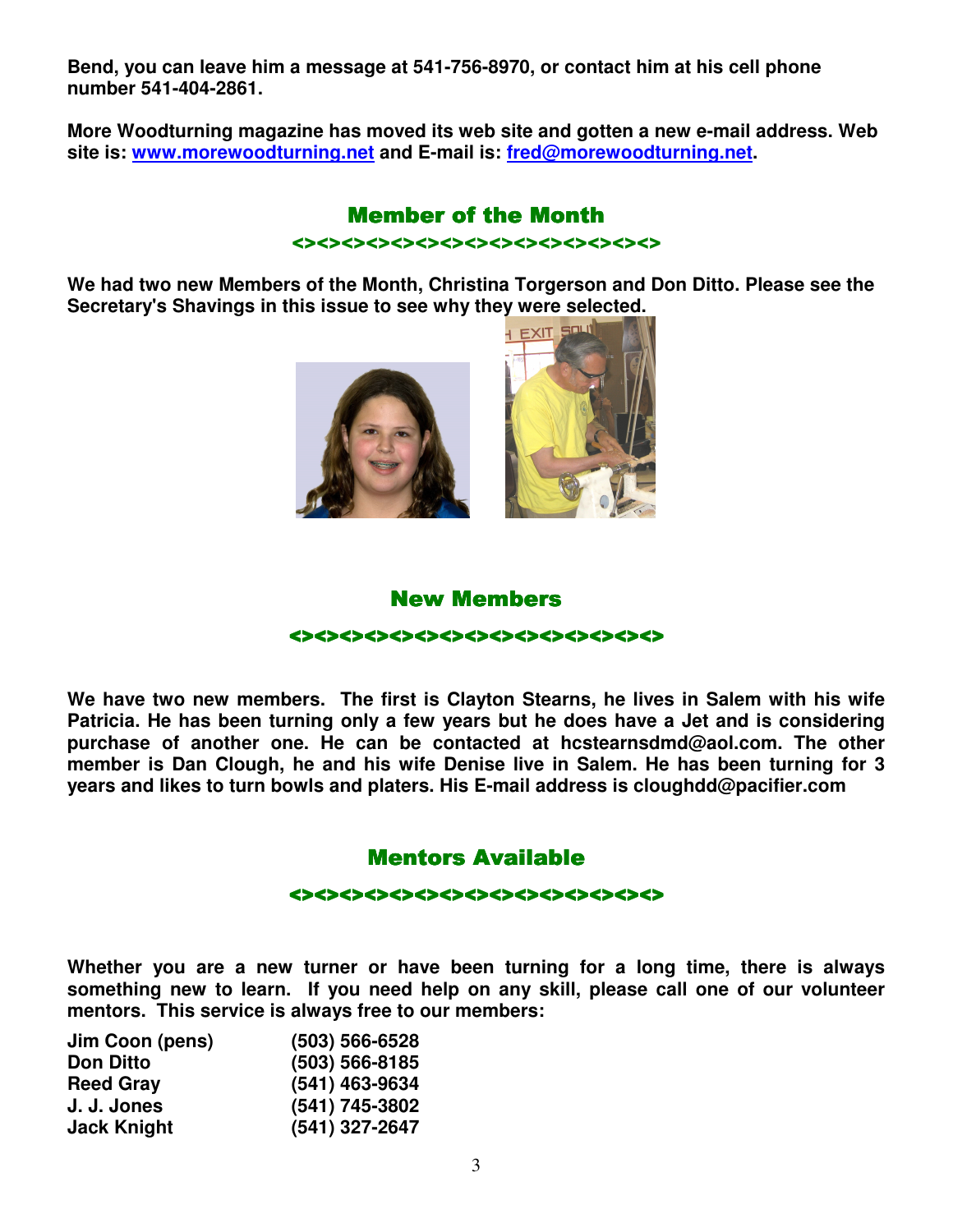| Ken Lake          | $(503)$ 851-7468 |
|-------------------|------------------|
| <b>Ken Spaur</b>  | $(503)$ 897-2082 |
| <b>Nick Stagg</b> | $(503)$ 838-4817 |
| <b>Walt Thies</b> | (541) 752-5214   |

**Send a note to our newsletter editor if you would like to be added to the mentor list.** 

# **Club Library**



**All members are welcome to check out up to three items at a time from the club library. This includes any combination of books, VHS tapes, DVDs, magazines, etc. Items should only be kept out for one month. If you can't read or watch them in that time, please bring them back so someone else can take a turn. You can then check them out again later. Thanks for your cooperation!** 

**A inventory of library items is underway. When finished it will enable members to quickly identify items of interest.** 

**Officer Reports** 

<><><><><><><><><><><><><<<<<<<<<<<<<

**The President's Pen**



**By Walt Thies** 

**Once again members of the WVW showed up at the North Salem High School to help students in the wood shop get an introduction to wood turning. Thanks again to Rick Harris and Dave Anderson for coordinating this event**.

**We are still looking for volunteers to help with the business of the club. If you are willing to help out on meeting night contact one of the board members at the April meeting.** 

**There will be a board meeting in April a week after the club meeting. If you have some specific suggestions that you would like to have discussed or perhaps a particular skill you would like to see featured as a demonstration or sawdust session please pass it on to someone on the executive board at the April meeting or drop one of us an email.**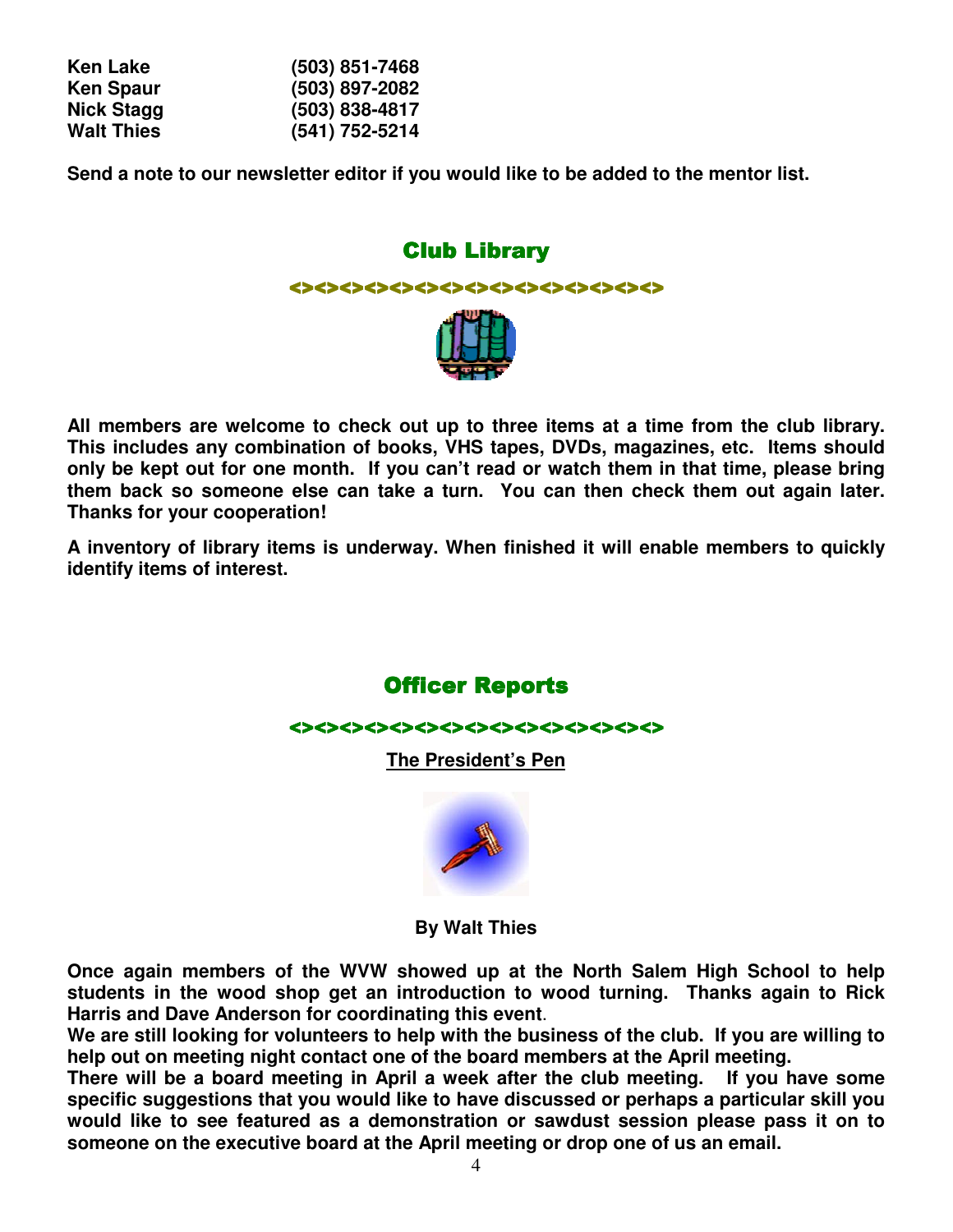**We still have about 20 name-tags and 30 picture rosters which have not been picked up. Please see Sarah at a table by the entry at the April meeting. If any of the contact information in the roster is not correct please tell Sarah. If you joined in March or April see me to get your picture taken. When we accumulate enough additions or changes to the roster we will print an addendum page so everyone will have an up-to-date roster.** 

**Keep the chips flying.** 

#### **Treasurers Report**



| <b>Beginning Balance</b><br><b>March Income</b> | \$6164.48 |
|-------------------------------------------------|-----------|
| <b>Dues</b>                                     | 40.00     |
| <b>Raffle</b>                                   | 72.00     |
| <b>Glue/Anchor Seal</b>                         | 30.00     |
| <b>Total March Income</b>                       | \$142.00  |
| <b>Expenses</b>                                 |           |
| <b>News Letter Copies</b>                       | 16.96     |
| <b>Video Camera &amp; Equipment</b>             | 937.71    |
| (plugs, adapters, mic)                          |           |
| Name Badges, holders,                           | 70.17     |
| & Visitors Tags                                 |           |
| <b>Club Roster Copies</b>                       | 71.99     |
| <b>Total Expenses</b>                           | \$1096.83 |
| <b>Ending Balance</b>                           | \$5209.65 |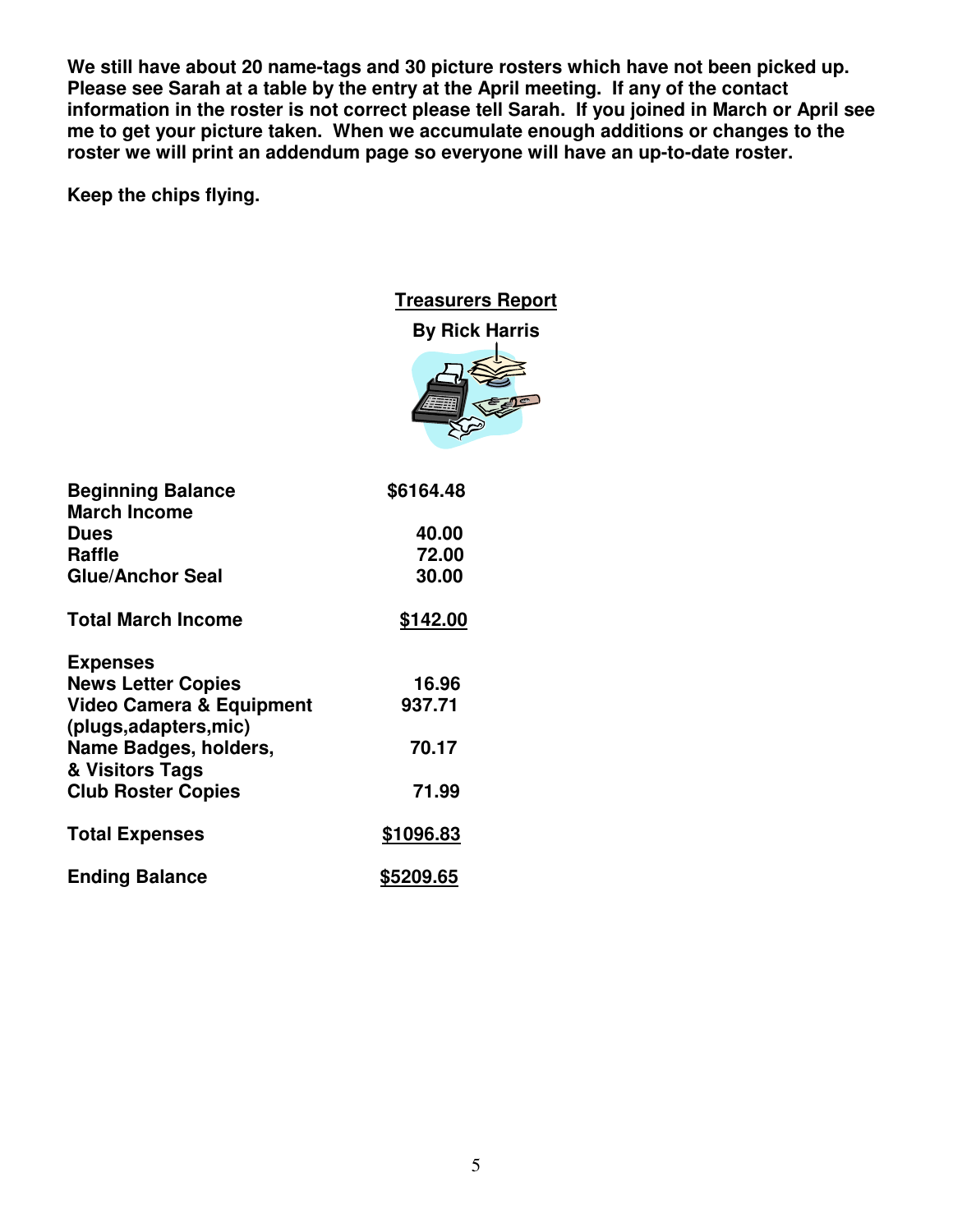#### **The Secretary's Shavings**



**The March meeting was on 3-13-08. There were 40 people present including three new members and six visitors.** 

**Our President implemented a new format for the meeting, and discussed the Powerland and State Fair demos. He also mentioned there will be a board meeting in April. If you have any questions or concerns, be sure to let a board member know and they can pass it on at the board meeting.** 

**Member rosters were handed out to all present, be sure to pick yours up in April if you haven't received one yet.** 

**Don Roberts was our demonstrator at this meeting.** 

**We had two members of the month. Don Ditto was recognized for all his efforts with video and the photo gallery. Christina Torgerson was recognized for always being willing to try new things, helping others and for showing a lot of potential as a young turner.**

#### **Newsletter Editor's Note**

**Although the Burl is now being sent to members by email, our web site is still being maintained. An exception will be that the Burl update will be one month in arrears.** 

**Please submit all items for the April 2008 newsletter to your newsletter editor, Keith Walker, no later than March 27th .** 

<><><><><><><><><><><><><><><><><><><><><><><><><>< <><><><><><><><><><><><><><><><><><><><><><><><><><><><><><><><> ><><><><><><>